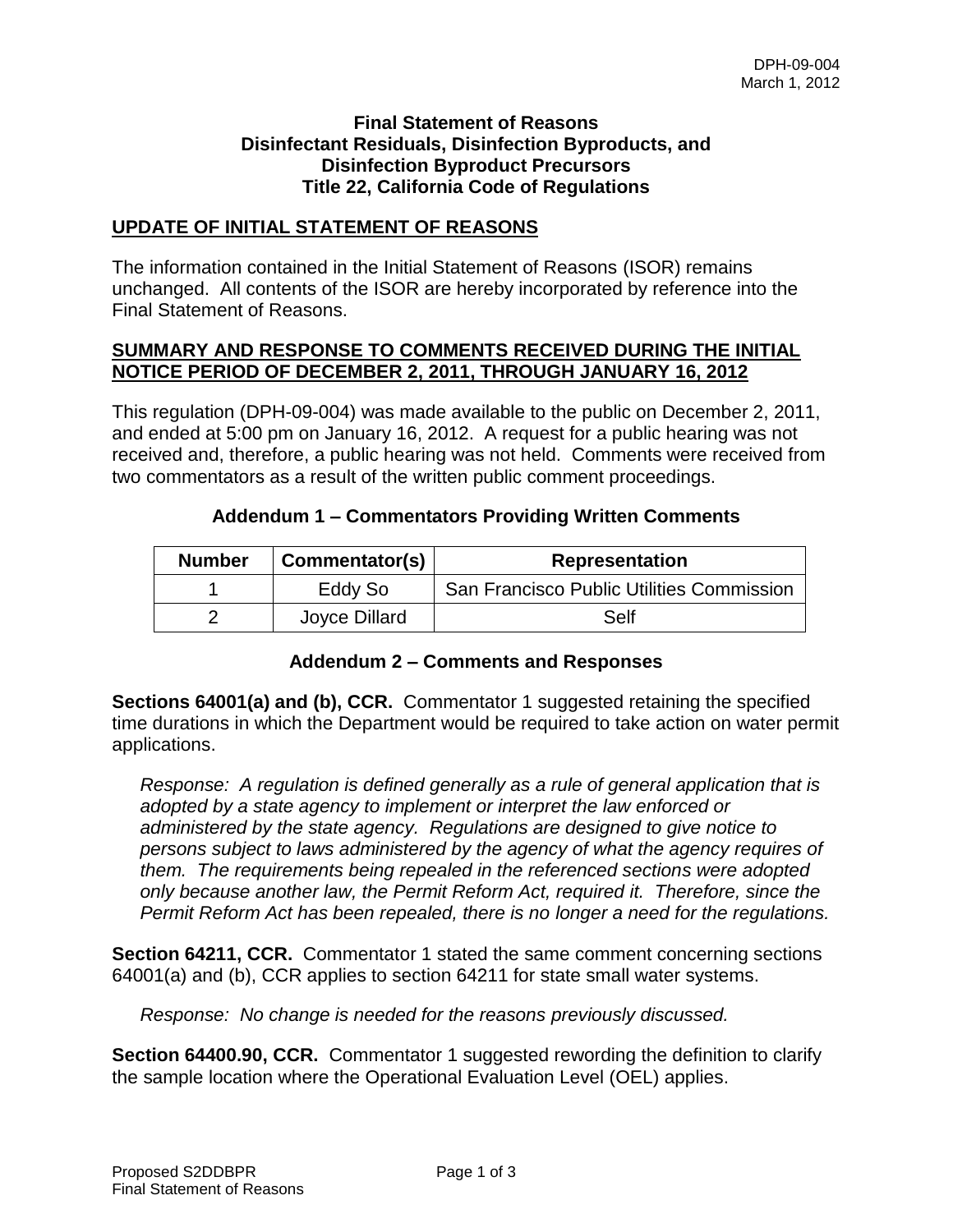*Response: Section 64534.2(d)(6) identifies the sample location where the OEL applies (i.e., at any monitoring location). Additionally, the commentator's suggested language could potentially lead to an interpretation that TTHM and HAA5 results should be comingled when determining a system's OEL. Therefore, no change is needed.*

**Sections 64463.1(a)(7)(B) and (a)(8), CCR.** Commentator 1 suggested adding "the laboratory's notification of" after the word "following".

*Response: Section 64537(b) requires systems to require laboratories to notify the system the same day samples are taken and analyzed whenever the level of chlorite in an entrance to the distribution system sample exceeds the chlorite MCL or the level of chlorine dioxide in an entrance to the distribution system sample exceeds the chlorine dioxide MRDL. As such, the suggested addition to sections 64463.1(a)(7)(B) and (a)(8) are unnecessary. Therefore, no change is needed.*

**Appendix 64481-A, CCR.** Commentator 1 stated that (a) the typical origins of contaminants with primary MCLs, MRDLs, regulatory action levels, and treatment techniques are to be included in the Consumer confidence Report if the contaminants are detected and (b) "We are not sure if the inclusion of Legionella, Heterotrophic Plate Count, and Bacteria is appropriate, as these microbiological contaminants do not have any of the aforementioned standards under the Surface Water Treatment chapter".

*Response: Chapter 17, Surface Water Treatment, Section 64650(a), CCR states that Chapter 17 establishes treatment techniques in lieu of maximum contaminant levels for turbidity and the following microbial contaminants:* Giardia lamblia *(cysts), viruses, heterotrophic plate count (HPC) bacteria, and* Legionella*. Therefore, inclusion of Legionella and heterotrophic plant count bacteria in Appendix 64481-A is appropriate, and no change is needed.*

**Table 64534.2-C, CCR.** Commentator 1 suggested modifying the column heading term "Persons served" to read "Persons served directly by the system" to clarify that the people served does not include those served by consecutive systems and for consistency with the intent of the corresponding EPA regulation.

*Response: The term "Persons served" is used for consistency with existing regulation (see Table 64534.2-A) and is consistent with the intent of the corresponding EPA regulation, which uses the term "Population size category" (see 40 CFR part 141.621 (71 Fed. Reg. 388 (January 4, 2006))). Therefore, no change is needed.*

**Section 116525, CHSC.** Commentator 2 stated "With recycled water becoming part of the water supply equation, how does an underground storage tank that requires treatment for use as landscaping become part of this definition [of a public water system under section 116525, CHSC]".

*Response: The comment refers to a statute and an issue that is unrelated to the regulation proposal. No response is required.*